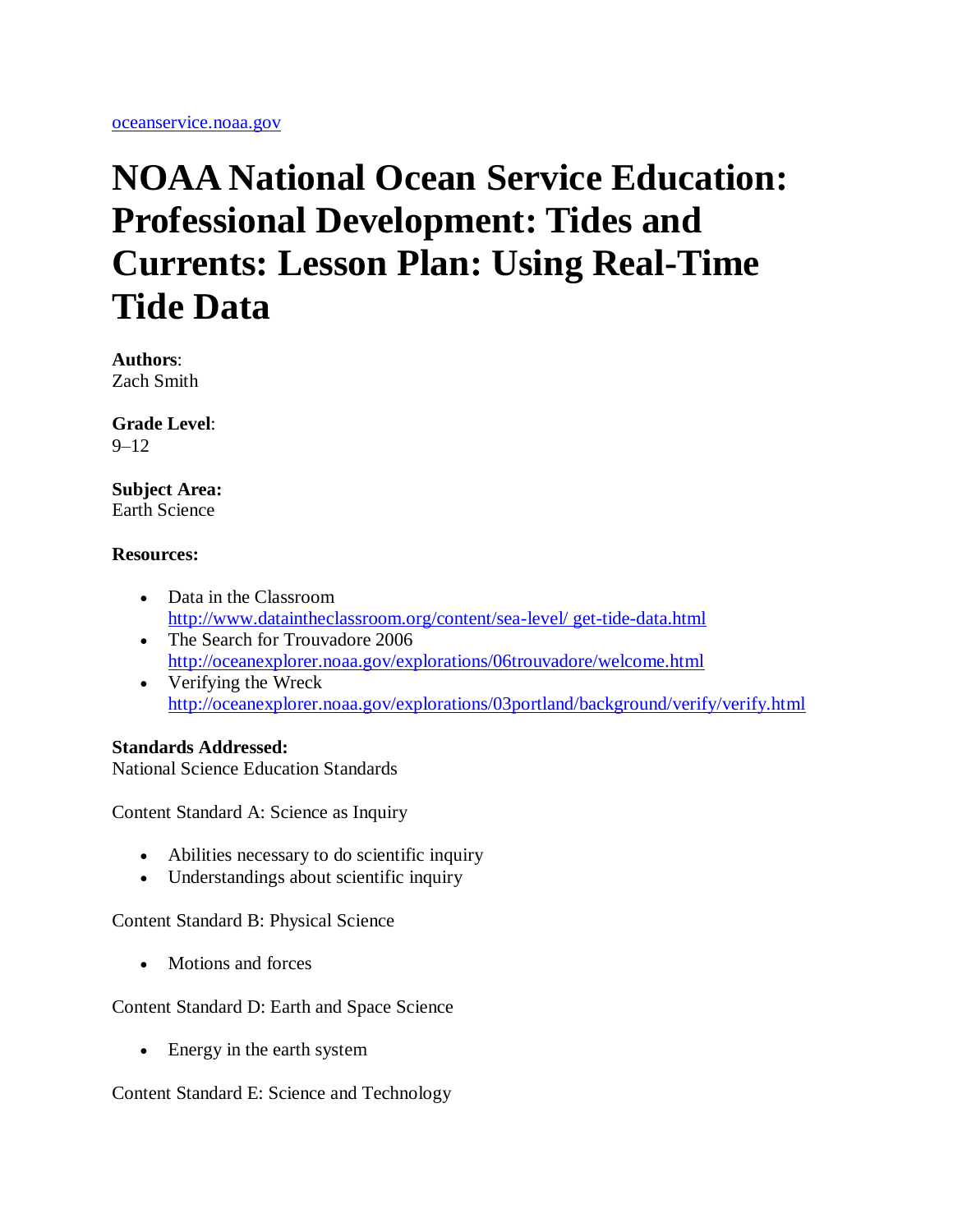• Understandings about science and technology

# **Time Required:**

Three 45-minute class periods.

Period 1: Research shipwreck and local conditions.

Period 2: Chart tides, currents, and weather in the area.

Period 3: Present plan to class and compare plans between groups.

# **Lesson Goal:**

The overall goal for this lesson is for students to use real-time tide data to develop a plan for the best time to excavate a ship wreck.

# **Learning Objectives:**

- Students will be able to answer basic questions about tides, how to predict their occurrence and apply the information.
- Students will be able to create a chart to display the movement of tides and extrapolate the data to forecast future events.
- Students will be able to engage other learners through the product they create.

# **Prerequisite Knowledge:**

# **Background**

Maritime salvage teams, treasure hunters, and archaeologists are often confronted with unidentified shipwrecks. While much can be learned from the study of the shipwreck site itself, important information can also be gleaned from linking the sunken vessel to the historical record. Maritime archaeologists make the link by comparing the observed characteristics of the shipwreck to the characteristics of ships known to have sunk in that vicinity. This combination of archival information and imagery can help produce a detailed picture of the vessel's physical construction and its activities, as well as offer insights into how and why it sank and if salvage operations are possible.

Prior to the beginning of salvage projects, archival research by examining books, newspapers, manuscripts, photographs, and paintings that document an areas maritime history. The information gathered from these sources formed the basis for a list of vessels wrecked in an area. Further historical research identified particular construction characteristics that would enable researchers to make a positive identification of the vessel once the correct wreck was explored and mapped. These characteristics included the steamship's length and breadth and its construction.

Many times stranded or disabled vessels require immediate rescue or salvage operations. Though rescue operations take place despite difficult conditions, salvage can often take place when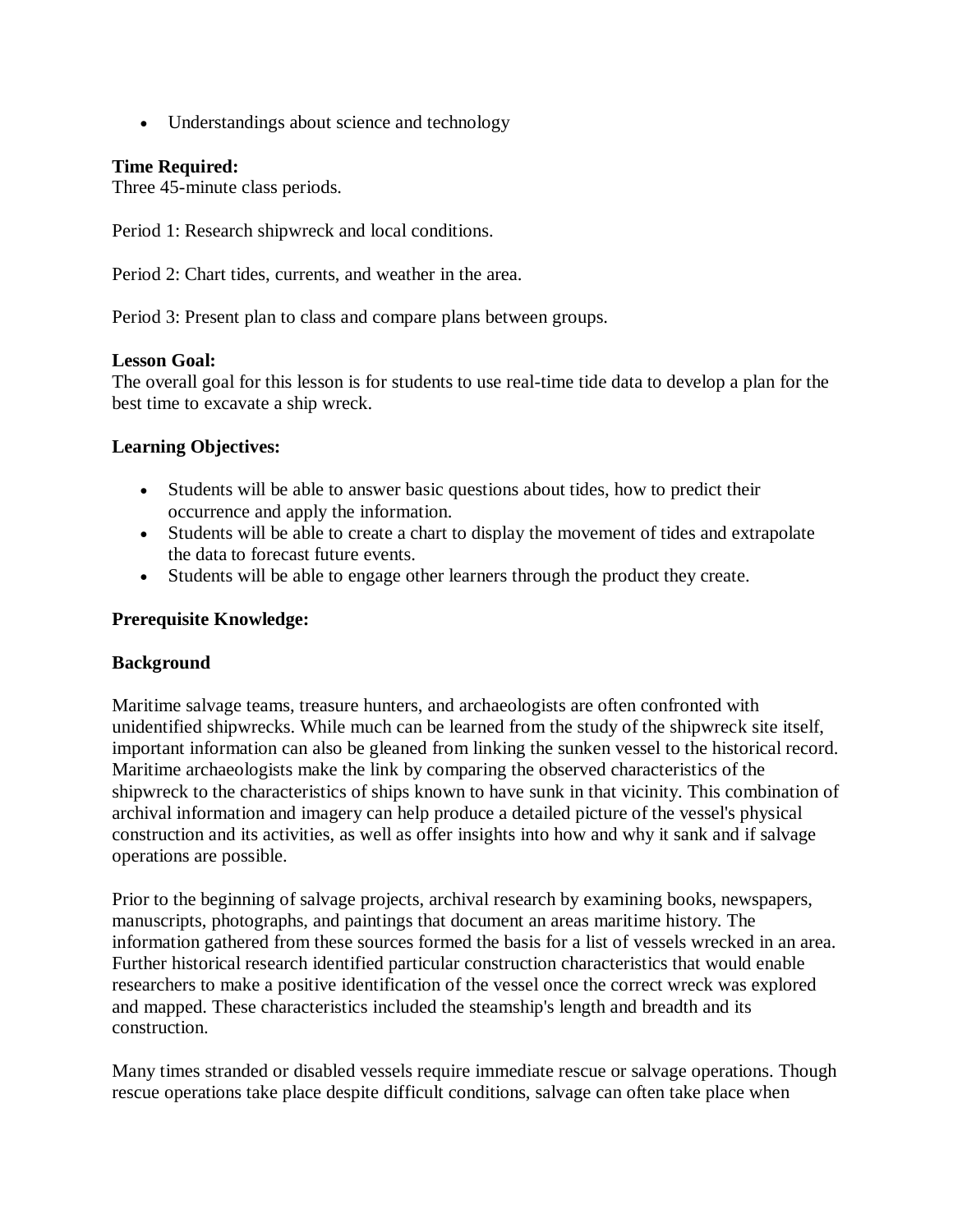conditions are favorable. Since many wrecks take place in areas where storms or hazards forced vessels onto shoals or shorelines, salvage operations rely on proper timing of tide, current, and weather.

# Adapted from NOAA

<http://oceanexplorer.noaa.gov/explorations/03portland/background/verify/verify.html>

# **Procedures/Instructional Strategy:**

1. Students will build a tidal chart for predicting low tide and the best possible time for excavating a shipwreck. Example shipwreck- Corinthian, from [http://nswrecks.net](http://oceanservice.noaa.gov/exit.php?url=http%3A%2F%2Fnswrecks.net%2F) Date of wreck: December 14, 1918 Location: ~44 o 17'16.86" N/66o 26'46.61"W Other information: Grounded on ledge in 60' water and later broke up [http://museum.gov.ns.ca/mma/wrecks/wrecks/shipwrecks.asp?ID=4451](http://oceanservice.noaa.gov/exit.php?url=http%3A%2F%2Fmuseum.gov.ns.ca%2Fmma%2Fwrecks%2Fwrecks%2Fshipwrecks.asp%3FID%3D4451)



2. Divide the class into small groups of no more than four.

Explain the assignment:

- Use tidal, current, and weather data to determine the best time to excavate a shipwreck.
- Use NOAA website/references to determine timing and shipwreck sites to understand history of wrecks in the area.
- Explore the movement of the tides and determine the amount of time available to explore and recover the wreck